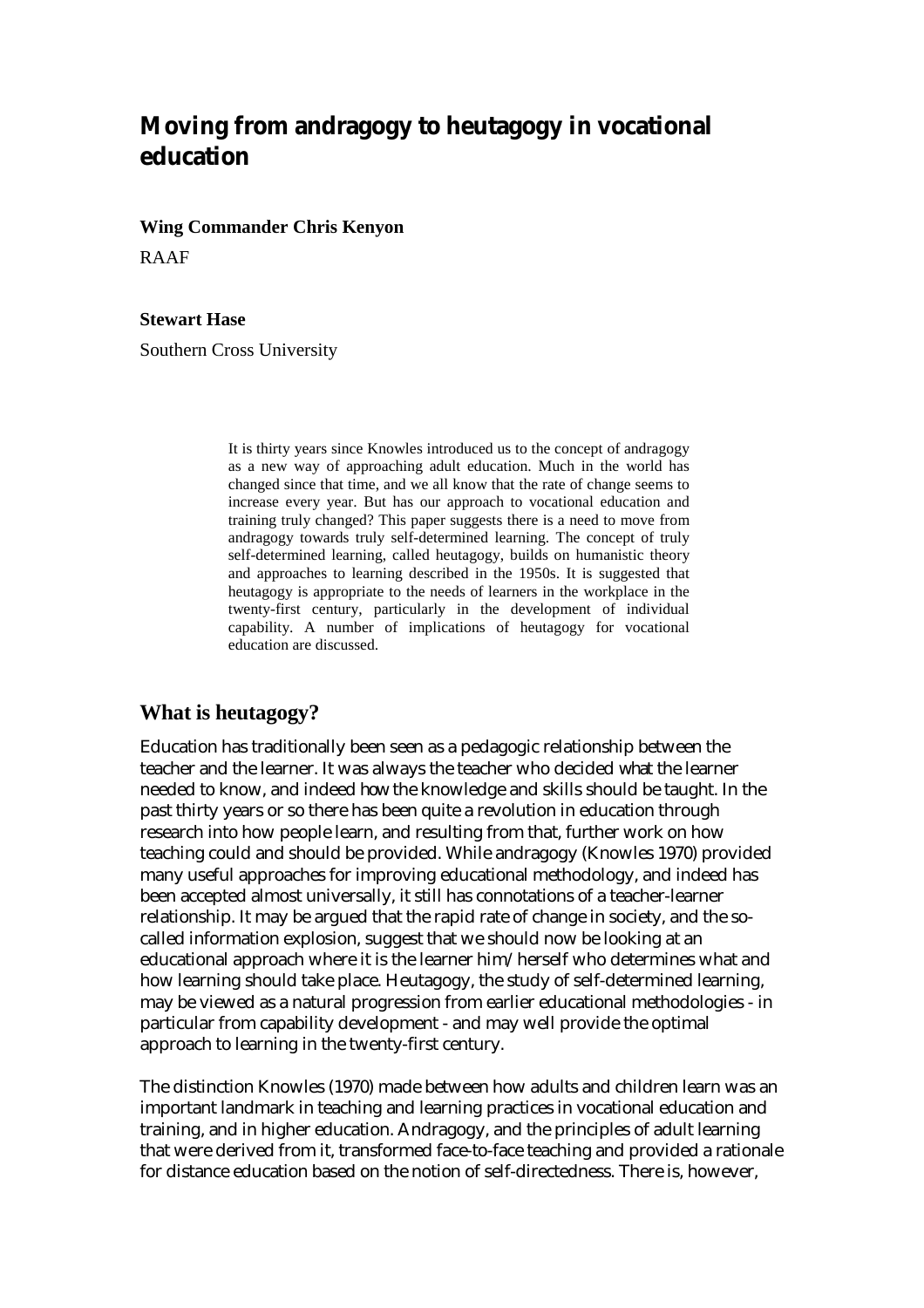another revolution taking place in educational circles that appears to go one step beyond andragogy, to a new set of principles and practices that may have application across the whole spectrum of the education and learning lifespan.

This revolution recognises the changed world in which we live. A world in which: information is readily and easily accessible; change is so rapid that traditional methods of training and education are totally inadequate; discipline-based knowledge is inappropriate to prepare for living in modern communities and workplaces; learning is increasingly aligned with what we do; modern organisational structures require flexible learning practices; and there is a need for immediacy of learning. In response to this environment, there have emerged some innovative approaches that address the deficiencies of the pedagogical and andragogical methods.

The idea that, given the right environment, people can learn and be self-directed in the way learning is applied is not new, and has been an important humanistic theme that can be followed through the philosopher Heider (Emery 1974), phenomenology (Rogers 1951), systems thinking (Emery and Trist 1965), double loop and organisational learning (Argyris and Schon 1996), andragogy (Knowles 1984), learner-managed learning (Graves 1993; Long 1990), action learning (Kemmis and McTaggart 1998), capability (Stephenson 1992), and work-based learning (Gattegno 1996; Hase 1998).

The thrust that underscores these approaches is a desire to go beyond the simple acquisition of skills and knowledge as a learning experience. They emphasise a more holistic development in the learner of an independent capability (Stephenson 1993), the capacity for questioning one's values and assumptions (Argyris and Schon 1996), and the critical role of the system-environment interface (Emery and Trist 1965).

Heutagogy is the study of self-determined learning and draws together some of the ideas presented by these various approaches to learning. It is also an attempt to challenge some ideas about teaching and learning that still prevail in teacher-centred learning and the need for, as Bill Ford (1997) eloquently puts it, 'knowledge sharing' rather than 'knowledge hoarding'. In this respect, heutagogy looks to the future in which knowing how to learn will be a fundamental skill, given the pace of innovation and the changing structure of communities and workplaces.

Rogers (1969) suggests that people want to learn and have a natural inclination to do so throughout their life. Indeed, he argues strongly that teacher-centred learning has been grossly over emphasised. He based his *student-centred* approach on five key hypotheses:

- We cannot teach another person directly: we can only facilitate learning;
- People learn significantly only those things that they perceive as being involved in the maintenance or enhancement of the structure of self;
- Experience, which if assimilated would involve a change in the organisation of self, tends to be resisted through denial or distortion of symbolisation, and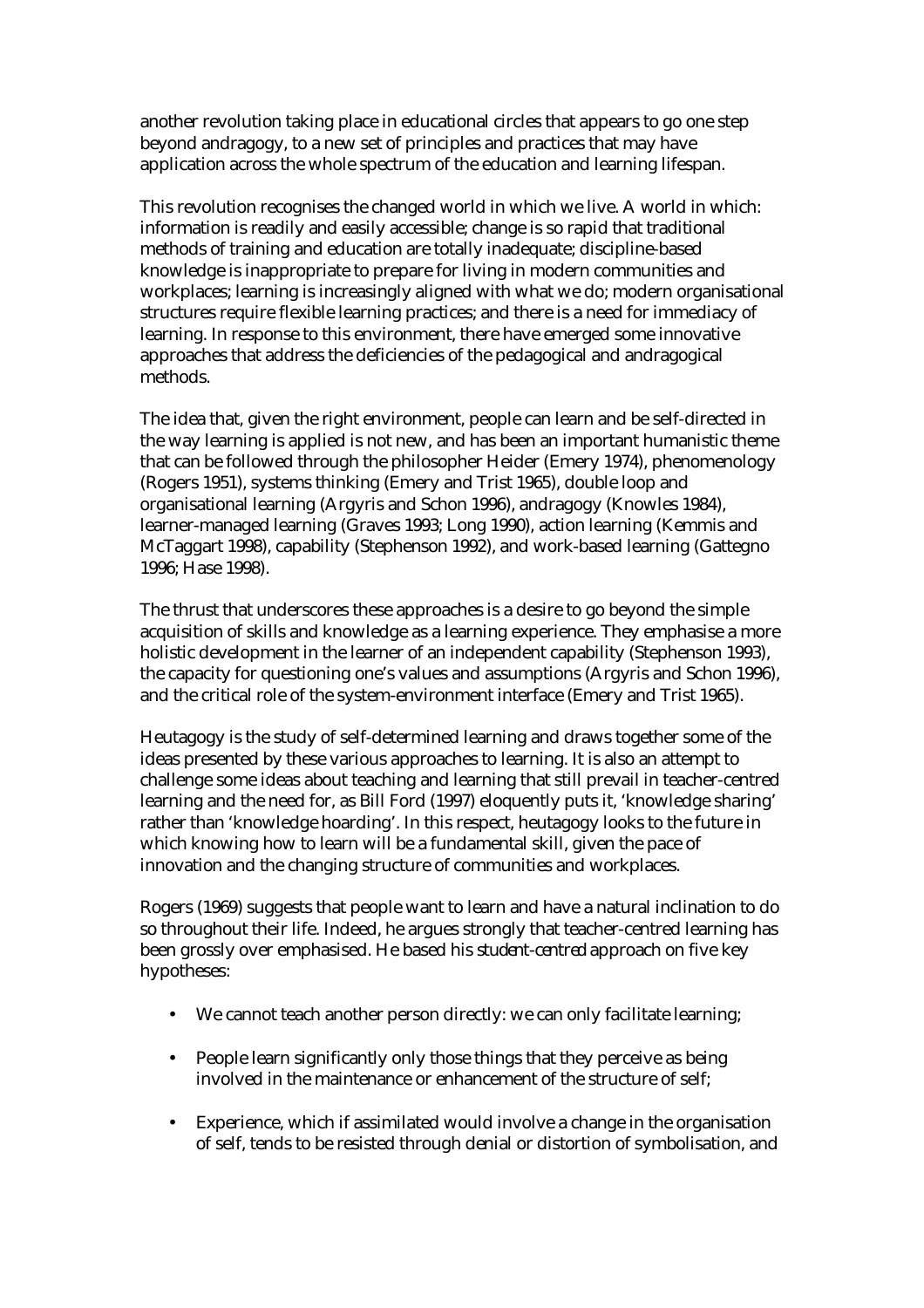the structure and organisation of self appear to become more rigid under threat;

- Experience which is perceived as inconsistent with the self can only be assimilated if the current organisation of self is relaxed and expanded to include it; and
- The educational system which most effectively promotes significant learning is one in which threat to the self, as learner, is reduced to a minimum.

Rogers (1951) also suggests that learning is natural 'like breathing', and that it is an internal process controlled by the learner. Emery (1993, p 79) comments further on 'learning to learn' and on the concept of learning as practiced in the current institutions of learning at the time. He said: 'in learning to learn we are learning to learn from our own perceptions; learning to accept our own perceptions as a direct form of knowledge and learning to suspect forms of knowledge that advance themselves by systematically discounting direct knowledge that people have in their life-sized range of things, events and processes'.

The world is no place for the inflexible, the unprepared and the ostrich with its head in sand, and this applies to organisations as well as individuals. Capable people are more likely to be able to deal effectively with the turbulent environment in which they live by possessing an 'all round' capacity centred on self-efficacy; knowing how to learn; creativity; the ability to use competencies in novel as well as familiar situations; and working with others.

Research and theorising about capability would suggest that there is a need to develop an understanding of how to develop capable people (eg Graves 1993; Stephenson 1994; Stephenson and Weil 1993) and how to enable capability to express itself in organisations (eg Cairns and Hase 1996; Hase 1998; Hase et al 1998; Hase and Davis 1999). Both of these needs require a heutagogical approach.

A heutagogical approach recognises the need to be flexible in the learning, where the teacher provides resources but the learner designs the actual course he or she might take by negotiating the learning. Thus learners might read around critical issues or questions and determine what is of interest and relevance to them and then negotiate further reading and assessment tasks. With respect to the latter, assessment becomes more of a learning experience rather than a means to measure attainment. As teachers we should concern ourselves with developing the learner's capability, not just embedding discipline-based skills and knowledge. We should relinquish any power we deem ourselves to have.

The issue of enabling capability is no less interesting and challenging, and confronts the issue of power more directly. Managers and supervisors in organisations need to be capable people themselves in order to facilitate the capability of others. Highly controlled managerial styles usually reflect high levels of anxiety or the need for power on the part of the manager. As a recent study of a number of Australian organisations has shown (Hase et al 1998), a most important characteristic of a capable organisation is the capacity for managers to empower others, to share information, and develop capability. These are not new concepts of course, and are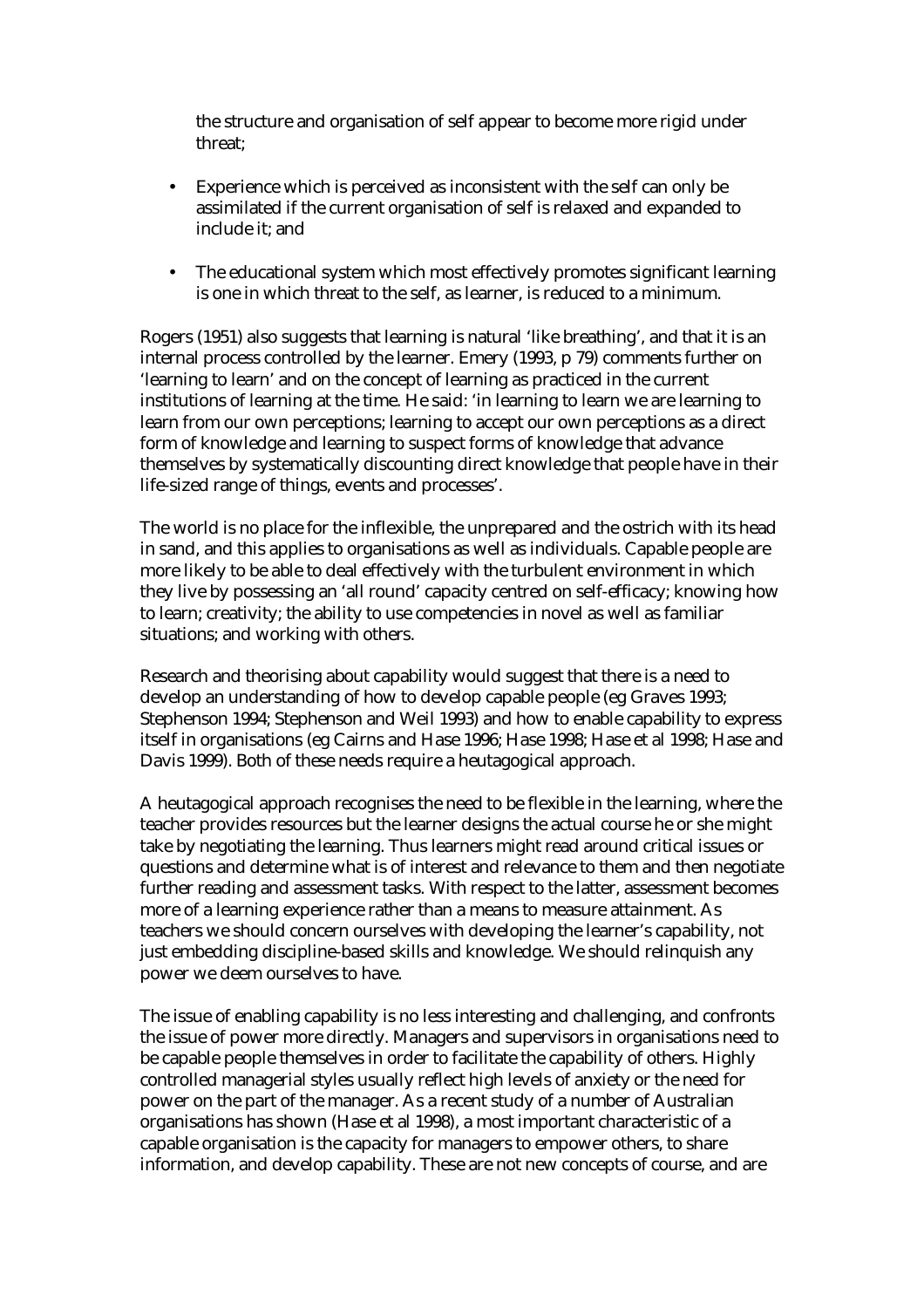endorsed by many contemporary management writers. It is perhaps surprising that many managers continue to ignore the evidence of the success of such approaches to people in organisational management.

The reasons for this lack of change might be found in the way in which managers are trained or maybe not trained. There is a heavy emphasis in our management schools and in organisations on the technical aspects of management. The plethora of short management training programs attests to the simplistic approaches we take in addressing management deficiency. A heutagogical approach would develop the capability, not just the competency of managers. We might then see more innovative approaches to fully enabling people to express their capability (and further develop it by doing so), such as that found recently in a major mining and construction company (Davis and Hase 1999) and in other Australian commercial and government organisations (Hase et al 1998).

## **Heutagogy and vocational education and training**

The Public Sector Executive Management Program (or PSEMP for short) is run annually at Southern Cross University for the RAAF. It is a postgraduate level course and is highly intensive, with students working up to 60 hours a week for five months. The aim of PSEMP is to graduate students who can work as trouble shooters, problem solvers and general consultants on change and improvement in a wide variety of organisations around Australia. One of the authors, Chris Kenyon, designed the PSEMP in 1995 and since then we have endeavoured to use a heutagogical approach when working in different areas with the students.

All consultants seem to need masses of data, and while facts and figures are all very well, students identified their need to be highly proficient at interviewing people in order to get information and opinions. So, theories of interviewing were introduced to the PSEMP in 1996. In 1997 students asked to extend their abilities, and so practical experiences in interviewing were introduced to the program. Over the past three years our lecturers have had to learn more and more about the nature of communication during interviews, and this year, as a result of requests, we'll be covering the extra dimension of seeing an interview situation from the interviewee's perspective. Look on the net and you won't find much on this addition to the program, so we're going to have to do some learning and research ourselves in order to meet student needs.

Consultants are greatly in demand when it comes time to formulate an organisation's annual or five year plan. Now, while we can teach the theories of planning, students soon find that they also need practical experience; this was introduced to the program in 1998. Since then, the demand has been for even more practical experience, particularly in the area of reviewing and updating the plans that have been produced. Again, there is little information around on this topic. This year, not only will lecturers need to research the topic more exhaustively before the program begins, but during the program itself students will be asked to research for themselves how two or three organisations use their plans as working documents rather than as glossy brochures. Their findings will provide useful learning for our staff.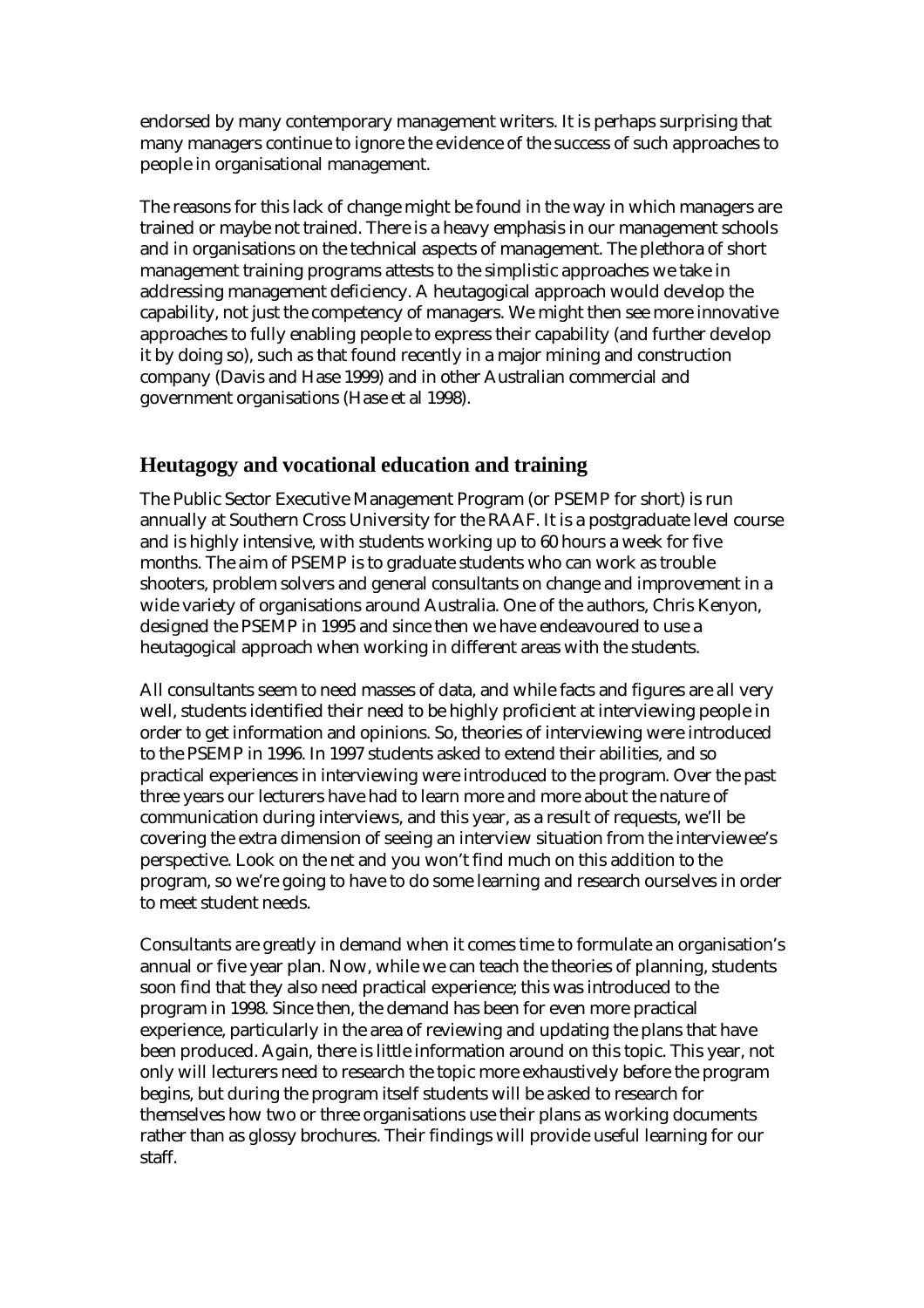An essential part of a successful plan is the identification of performance measures that can be used to assess how well an organisation is progressing. While we have taught Performance Measurement at some length, our focus was on commercial organisations that produced something. Students found the associated theories to be inadequate when dealing with bureaucratic organisations like state departments, and so we've had to extend our knowledge in this area. Again, the demand for practical experience has been high, and so this has been introduced. This year students have already asked for more concrete examples of how performance measures are derived. So we are taking perhaps the unusual step of inviting previous graduates to give presentations on how they derived the performance measures for flying safety that have been adopted in Australia and several European countries. Our staff will listen and learn from these presentations.

#### **Heutagogy and vocational education and training**

Heutagogical approaches to vocational education and training recognise the critical importance of the learner in all aspects - not just the teaching - of the learning process. The aim is to enable people to remember how to learn and facilitate the development of capability. Thus the major stakeholder is involved in the determination of learning objectives and how these may be achieved. Clearly this is a negotiated experience if formal learning is involved. So, the emphasis is on process rather than outcome. By being person-centred, ownership over the learning is enhanced, as well as the likelihood that the learning will in fact be meaningful.

Most evaluations of learning occur at the end of some sort of program. This approach suggests that evaluation is ongoing and formative rather than summative, in similar ways to action learning processes. This means that programs need to be flexible enough to change. In non-formal learning settings, such as the day-to-day activity in the workplace, it is a question of designing ways for people to get together and harness their learning in relation to current projects. One way of achieving this is described in detail in another paper in this conference by Davis and Hase, called 'The river of learning'.

There is an assumption in all this that while competence in a particular area is essential, there is a need to move beyond knowledge and skills that really measure the past, towards capability that is preparation for the future.

There are many good examples of workplace learning in the vocational education and training sector now. Usually these involve at some level work-based projects as a means of assessment, as well as facilitated learning as opposed to teaching. The negotiated design of relevant assessment between the learner and the facilitator is essential if the learning is to be at all relevant and person-centred. The guru factor is removed.

It is surprising the extent to which effort is put into designing what are purported to be self-directed learning materials in print form and now on the web as 'online learning'. Most learning materials of this form are in fact teacher centred rather than self-directed and usually consist of directed reading, content and concept summaries and then activities, or some such combination. A heutagogical approach emphasises the provision of resources rather than content. If an outcome or assessment is designed in the right kind of way (and negotiated) and a few signposts are provided,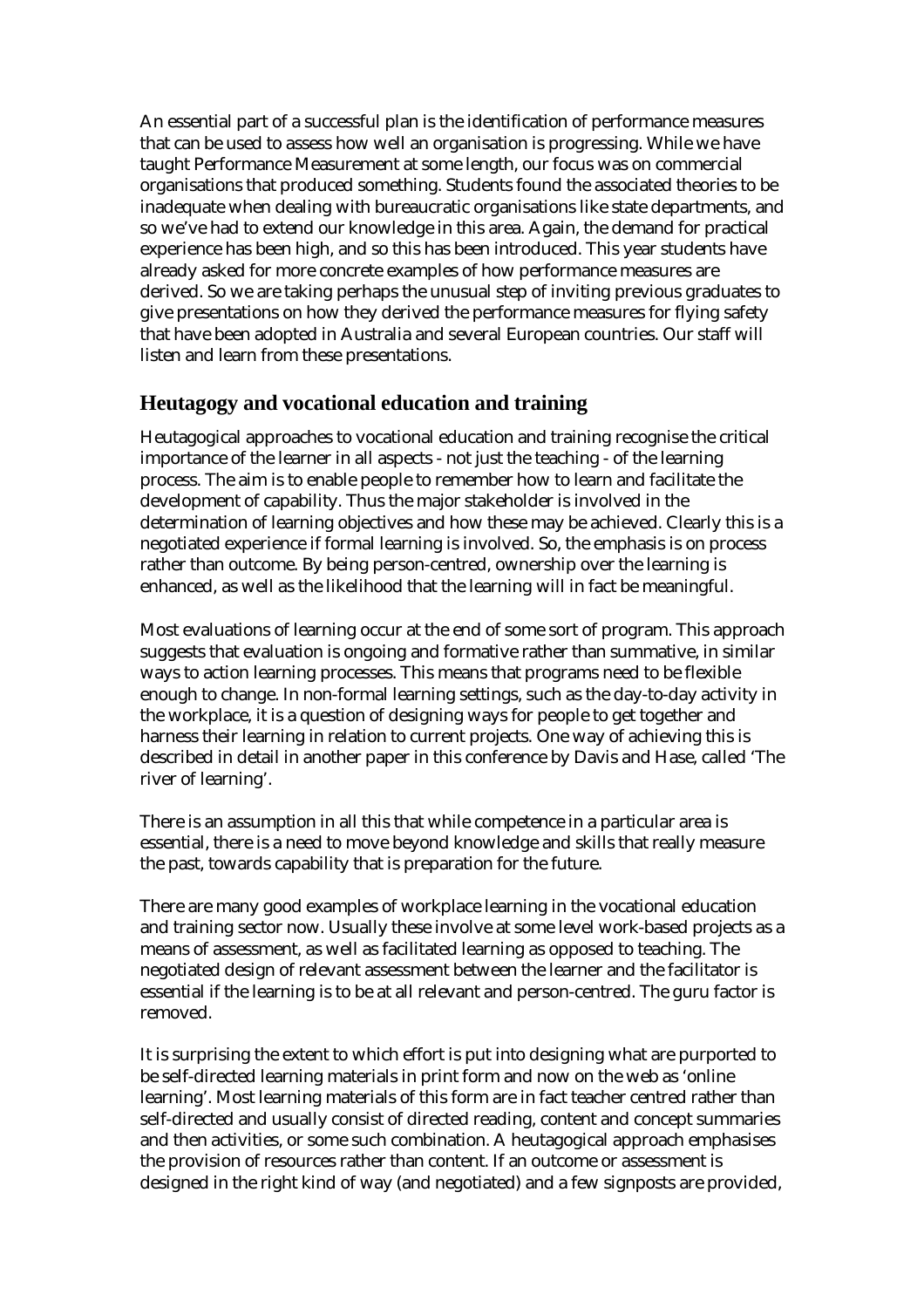the learners have to try and make sense of the topic or issue and come to their own conclusions (which they will do anyway despite what the teacher says). Learnerdirected questions become the norm rather than teacher-directed answers.

Team-based approaches to learning assists people to learn how to cooperate in teams. However, there is not much point in this process if, in fact, assessment is designed as competitive rather than cooperative. Again, negotiation is a critical skill and needs to be as much a win-win process as possible.

As Dawkins has suggested, answers are easy to find; it is knowing what questions to ask that is the real limit to our understanding. A real challenge to the designers of learning experiences, whether they are formal or informal, is to be creative enough to have learners ask questions about the universe they inhabit. Our education and training, and management systems, are often designed in such a way as to limit this kind of creative thinking. These systems would rather provide people with the question and the answer together as a learning package. Heutagogical approaches suggest a more active role for the learner.

It's interesting how much tacit learning people have about all sorts of things, yet they rarely articulate it. One way of enhancing learning is to access this tacit learning and then have them question and improve it in new ways that make sense to them. The key to this is how to create opportunities in every day work environments where this can happen, without having to resort to classrooms and the internet. One of the most common reasons that I hear about why workers do not access formal training programs is that there is so little 'down time' to do so; not enough rainy days. Making learning an integral part of day-to-day work and finding ways to harness that learning and make sense of it is one of the most critical challenges that face educators and managers in modern organisations.

## **Summary**

People know how to learn; they did it from birth until they went to school. It's a question of helping them remember how to do it. We need to help people have confidence in their perceptions and how to question their interpretation of reality, within a framework of competence.

## **References**

Argyris C and Schon D (1996) Organisational learning II. Reading: Addison-Wesley.

Cairns L G and Hase S. Capability and re-engineering in educational change. Paper presented at Re-engineering for Change: Educational Innovation for Development the second ACEID-UNESCO International Conference, Bangkok, August.

Cohen S G and Ledford S G (1994) The effectiveness of self managing teams: a quasiexperiment. Human Relations, vol 47, no 1, pp 13-43.

Emery F (1974, unpublished) Educational paradigms.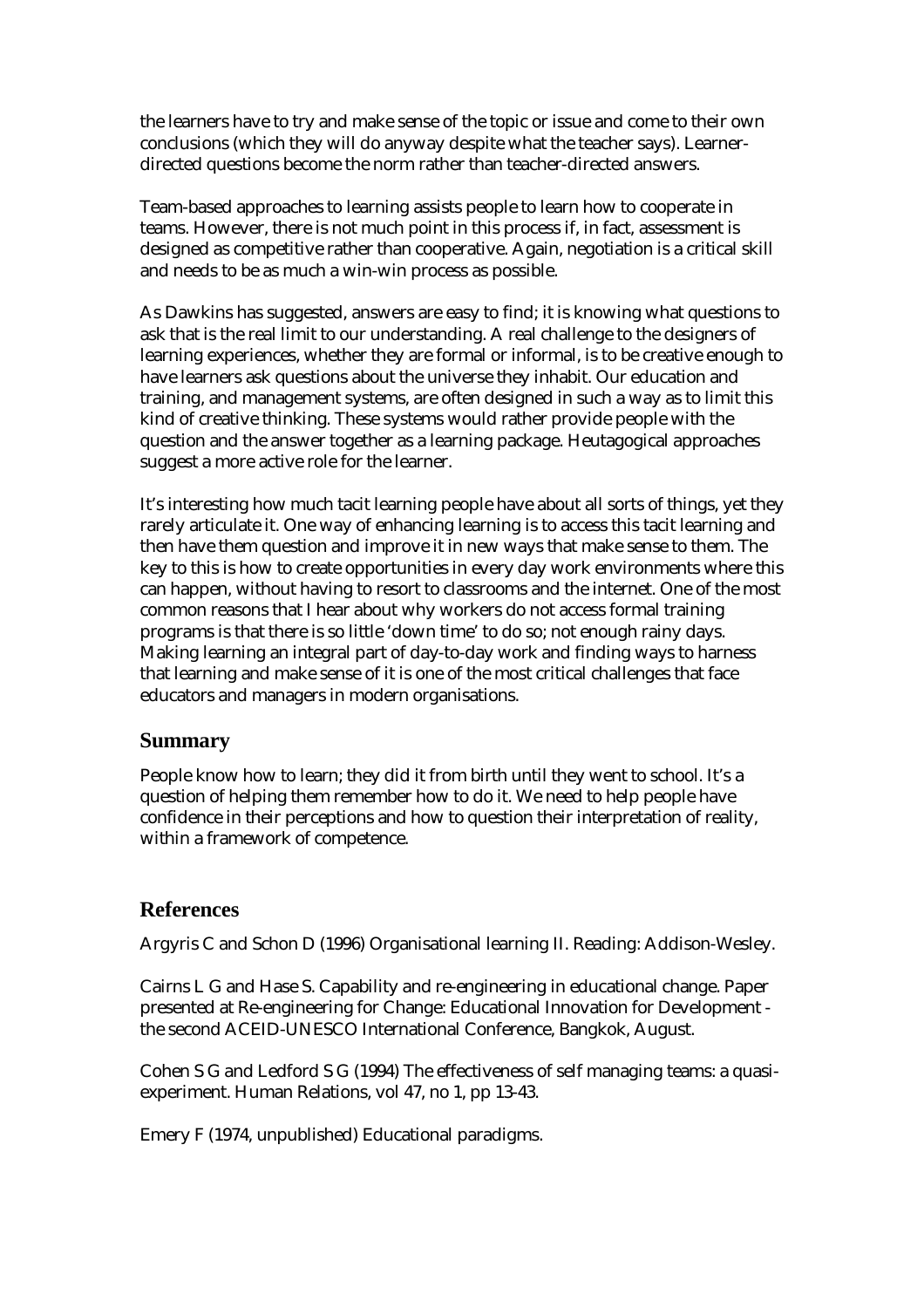Emery F and Trist E (1965) The causal texture of organisations. Human Relations, vol 18, pp 21-32.

Fiske S T and Taylor S E (1991) Social cognition. New York: McGraw-Hill.

Fosnot C T (1996) Constructivism: theory, perspective and practice. New York: Teachers College Press.

Graves N (ed) (1993) Learner managed learning: practice, theory and policy. Leeds: WEF and HEC.

Hase S (1998) Work-based learning for learning organisations. In J Stephenson and M Yorke (eds) Capability and quality in higher education. London: Kogan Page.

Hase S and Davis L (1999) From competence to capability: the implications for human resource development and management. Association of International Management, seventeenth Annual Conference, San Diego, August.

Hase S and Kenyon C (2000) From andragogy to heutagogy. Ultibase, Royal Melbourne Institute of Technology, December.

Hase S, Cairns L G and Malloch M (1998) Capable organisations: the implications for vocational education and training. Adelaide: Australian National Training Authority.

Hewitt J P (1997) Self and society: a symbolic interactionist social psychology (seventh edition). Boston: Allyn and Bacon.

Kemmis S and McTaggart R (1988) The action research planner. Geelong: Deakin University Press.

Knowles M (1970) The modern practice of adult education: andragogy versus pedagogy. New York: Associated Press.

Long D (1990) Learner managed learning: the key to lifelong learning and development. New York: Kogan Page.

Rogers C R (1951) Client centred therapy. Boston: Houghton Mifflin.

Saul J R (1997) The unconscious civilization. Penguin: Ringwood.

Stephenson J (1994) Capability and competence: are they the same and does it matter? Capability, vol 1, no 1, pp 3-4.

Stephenson J and Weil S (1992) Quality in learning: a capability approach in higher education. London: Kogan Page.

#### **Contact details**

*Stewart Hase*  Associate Professor